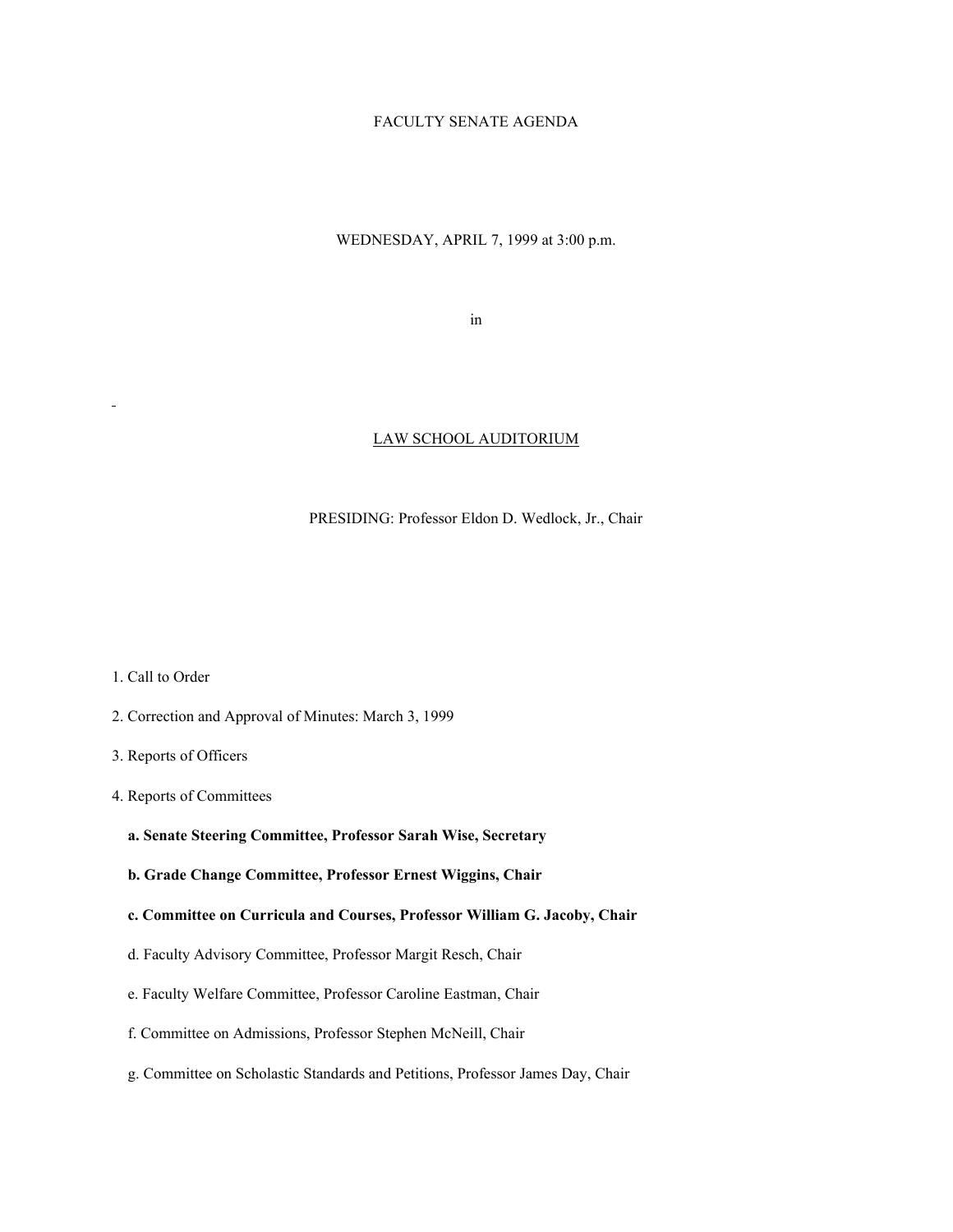- h. Other Committees
- 5. Report of Secretary **Boldface** type indicates committees with 6. Unfinished Business items requiring action by the Senate. 7. New Business
- 8. Good of the Order
- 9. Announcements

NOTE: This meeting will be broadcast live via satellite to all USC campuses by the Department of Distance Education and Instructional Support on State Circuit 322. Please check with your local media coordinator for the specific channel on your campus.

Page 2

### ATTACHMENTS:

Sarah Wise

Secretary

#### WISE@GWM.SC.EDU

All materials **except** grade change report and parts of curricula and courses report are or soon will

be on the World Wide Web under**: http://www.sc.edu/faculty/index.html**